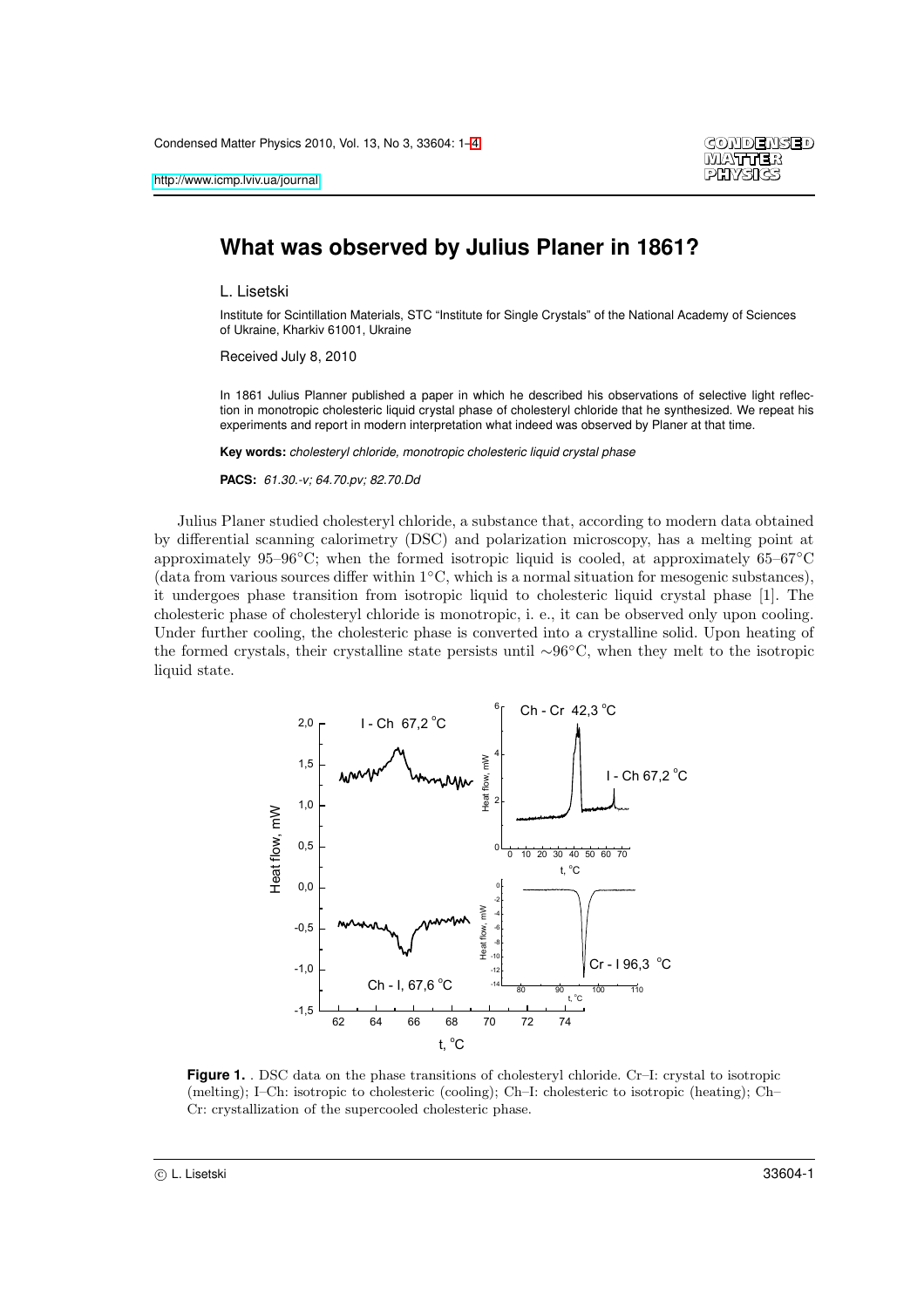Our DSC results (Mettler TA 3000, Switzerland) are shown in figure [1.](#page-0-0) On cooling from the isotropic melt, a cholesteric phase is formed at approximately 67◦C. Upon further cooling, the cholesteric phase persists until approximately 42◦C, when crystallization occurs. If we resume heating while still remaining in the cholesteric phase, we see the cholesteric-isotropic transition at a temperature slightly higher than on cooling. In subsequent cycles of cooling and heating, isotropic-cholesteric and cholesteric-isotropic transitions are reversible if we do not cool down the sample to about approximately  $42°C$ ; then, one should heat the sample up to approximately  $96°C$ to get the crystalline substance melted.

A natural property of a cholesteric phase is helical twisting of the orientationally ordered chiral molecules. The cholesteric helix is characterized by its helical pitch  $p$  value. The incident light falling onto the cholesteric helix is divided into two circularly polarized waves - the right-hand and left-hand ones. The wave of the same handedness as the cholesteric helix propagates (nearly) freely, and the wave of the opposite handedness is (nearly) fully reflected. In the case of normal incidence, the wavelength of maximum selective reflection  $\lambda_{\text{max}}$  is related to the helical pitch by a simple formula  $\lambda_{\text{max}} = np$ , where n is the average refractivity index. In textbooks and review papers, the phenomenon of selective reflection is often considered as the one similar to Bragg diffraction (X-rays scattered on angstrom distances in a crystal lattice, and visible light similarly scattered at the helix period distances). In several theoretical papers, however, selective optical properties of cholesterics were directly derived starting from Maxwell equations and helically changing dielectric tensor. By a certain will of Providence, helical pitch values in cholesterics based on cholesterol derivatives (cholesterol esters as well as cholesteryl halides, including cholesteryl chloride) fall into the range ensuring  $\lambda_{\text{max}}$  in the visible range (or rather close to it, in near UV or near IR ranges).

A readily observed manifestation of  $\lambda_{\text{max}}$  in the visible range is a bright color of a cholesteric liquid crystal. This color is best seen when the cholesteric has a so-called planar texture, i. e., the helical axis is normal to the boundary surfaces. The optimum geometry for observation (and spectral measurements) of selective reflection is realized when a thin layer of the cholesteric liquid crystal is placed between two parallel substrates. The bottom surface is usually made non-reflecting (black) for better visual observation (selective reflection), and the top surface is transparent (glass). When both boundary surfaces are transparent (glasses), selective transmission spectra can be easily



<span id="page-1-0"></span>**Figure 2.** . Wavelength of selective reflection maximum λmax as function of temperature. Solid squares: data of our measurements. Open circles: data taken from [2]. The insert shows the actually measured selective reflection spectra at several temperatures.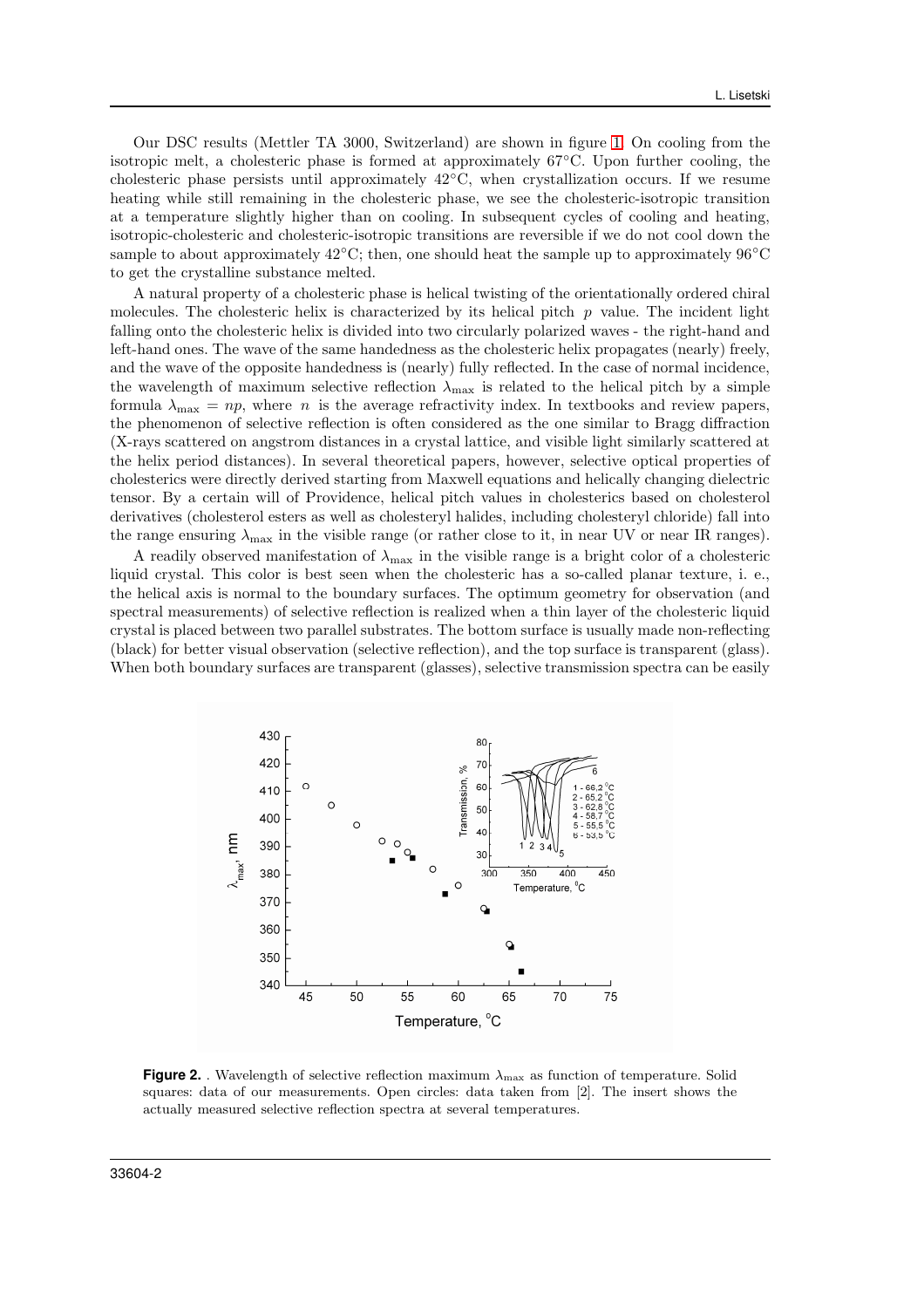measured by a spectrophotometer. Both at selective reflection and at selective transmission, the measured  $\lambda_{\text{max}}$  values are the same and are determined by the helical pitch (the value of n only slightly varies with temperature and cholesteric substance, and is assumed as  $n = 1.5$  in most papers). It should be noted that the observed color can depend upon the observation angle.

A sufficiently good planar texture is formed when the upper glass is just slightly moved in horizontal direction over the cholesteric mixture. (More elaborate procedures include application of a thin polyvinyl alcohol film upon the glass, rubbing it in one direction with soft tissue and introducing the cholesteric mixture between the two glasses by capillary forces). However, if one simply takes a brush or spatula and applies the viscous cholesteric mixture upon a substrate, the texture formed is often sufficiently good to observe bright colors.

Selective reflection spectra of cholesteryl chloride in the monotropic cholesteric phase were measured in [2], as well as in our laboratory. The measured  $\lambda_{\text{max}}$  values were approximately 400 nm, slightly increasing at lower temperatures. A visual observation shows a dark-blue or violet color, with signs of green appearing, probably due to non-uniform cooling of the sample.

Results of our measurements of selective reflection spectra in the cholesteric phase of cholesteryl chloride are shown in figure [2](#page-1-0) (Hitachi 330 spectrophotometer, cell thickness of  $10 \ \mu m$ ). The spectra are narrow (approximately 10-20 nm wide, similar to typical cholesterol ester mixtures, which corresponds to low birefringence of cholesteryl chloride as non-aromatic mesogenic substance). In this set of measurements, selective reflection spectra were noticeably broadened on approaching approximately 53<sup>°</sup>C, when crystallization occurred. With thicker cells (30–50  $\mu$ m), a further supercooling of the monotropic cholesteric phase (down to approximately 45◦C) was possible (as it was observed in [2]).

Taking the above considerations into account, one can easily "decipher" the Planer's paper [3], "translating" it into modern terms. It is absolutely certain that Planer observed the selective reflection from a planar texture of the monotropic cholesteric liquid crystalline phase of cholesteryl chloride. Of course, he could never guess that he, in fact, observed a novel state of matter – the liquid crystal state. For him, it was just a peculiar feature of a peculiar substance, without any attempts of generalizing. It should be noted that Friedrich Reinitzer, the "official" discoverer of liquid crystals, knew about this paper by Julius Planer. In fact, it is included into the list of references in his paper [4] officially known as the first publication on liquid crystals.

### **Acknowledgements**

The author is grateful to V.D.Panikarskaya, O.V.Vashchenko, N.A.Kasian and A.V.Fechan for measurements of DSC thermograms and selective reflection spectra.

#### <span id="page-2-0"></span>**References**

- 1. Beguin A., Dubois J.C., Le Barny P., Billard J., Bonamy F., Buisine J.M., Cuvelier P., Mol. Cryst. Liq. Cryst., 1984, 115, No. 1/4, 283.
- 2. Hanson H., Dekker A.J., van der Woude F., Mol. Cryst. Liq. Cryst., 1977, 42, No. 1/2, 15–32.
- 3. Planer J., Prof., Ann. Chem., 1861, 118, No. 1, 421–441.
- 4. Reinitzer F., Monatsh. Chem., 1888, 9, 421–441.